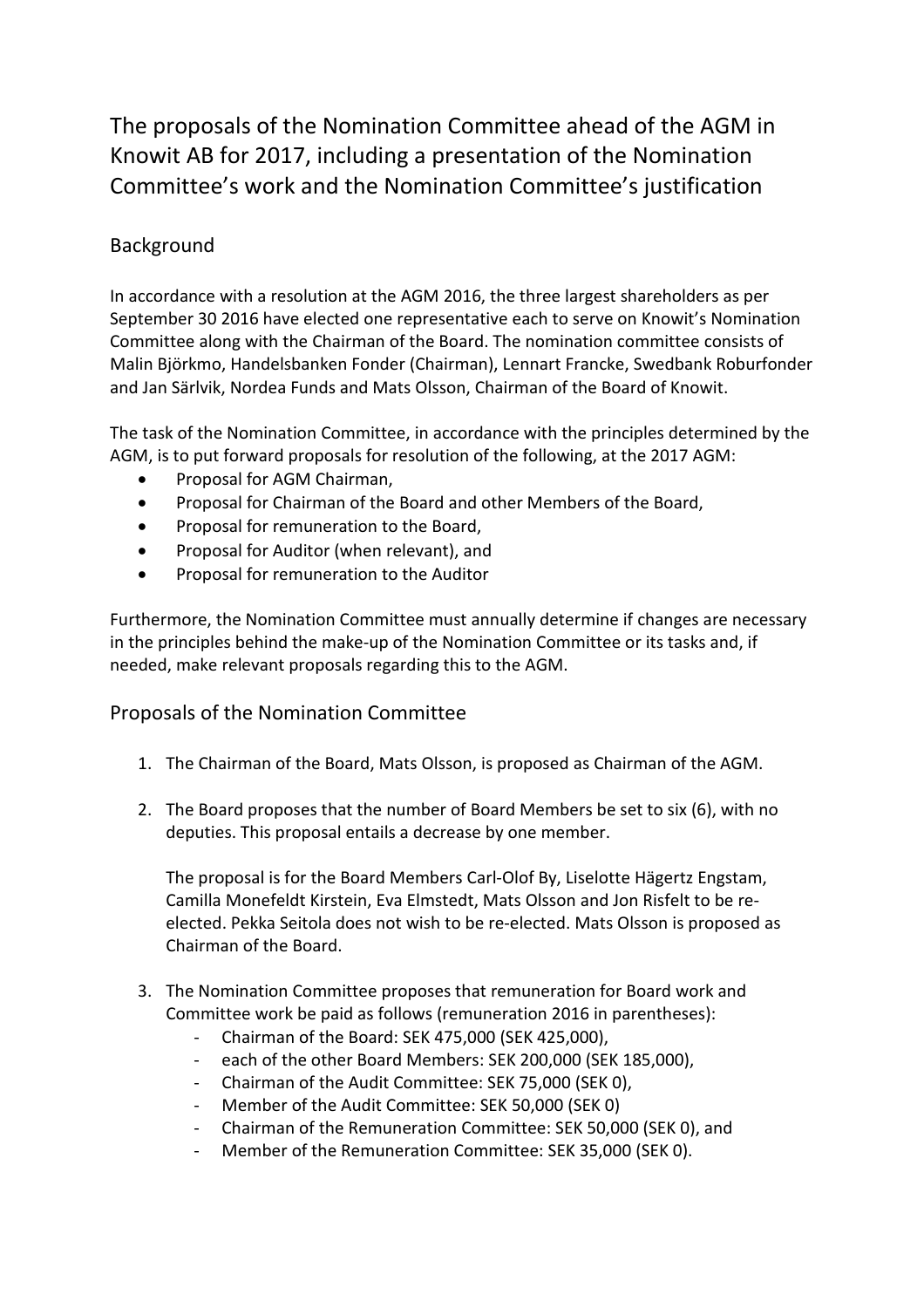- 4. The proposal is for the accountancy firm PricewaterhouseCoopers AB to be reelected, in accordance with the Audit Committee's recommendation, for the period up to the end of the AGM 2018. PricewaterhouseCoopers AB has proposed Anna-Clara af Ekenstam as principal auditor if PricewaterhouseCoopers AB is elected.
- 5. That auditor's fees will be paid as per account.
- 6. No changes are proposed to the principles for the Nomination Committee. The following principles are thus proposed to remain in force:

The Nomination Committee proposes the Annual General Meeting resolves to establish a Nomination Committee for the AGM 2018 consisting of a representative for each of the three largest registered shareholders, in terms of votes, in the register handled by Euroclear Sweden AB, as per the last bank day of September 2017, and the Chairman of the Board, to convene the first meeting of the committee.

The Chairman of the Nomination Committee will be the representative of the largest shareholder, or else the member of the committee who volunteers.

If any of the three largest shareholders in terms of votes refrains from taking a seat on the Nomination Committee, that place will be offered to the fourth largest shareholder in terms of votes, etc., until such time as the owners are represented by three shareholders. In the case of one member leaving the committee before its work is complete, the shareholder has the right to name a new member.

If a shareholder that has elected a member of the Nomination Committee is no longer among the three largest shareholders, the member elected by this shareholder shall make his/her seat available. The shareholder that has gained a standing among the three largest shall be asked and have the right to elect a member. The members of the Nomination Committee shall not be replaced if the changes in votes are only marginal or if the majority of the Nomination Committee's work ahead of the AGM is assessed as completed by the Chairman of the Nomination Committee.

The names of the members of the Nomination Committee with information regarding which shareholders they represent will be announced in conjunction with the Company's third quarter report 2017, or if a change occurs, as soon as this happens.

The task of the Nomination Committee is to put forward proposals, at the 2018 Annual General Meeting, for the AGM chairman, Board of Directors, Chairman of the Board, remuneration for Board Members and auditors, as well as proposals for nomination procedures. The Nomination Committee is appointed for the period until such time as the next committee is appointed.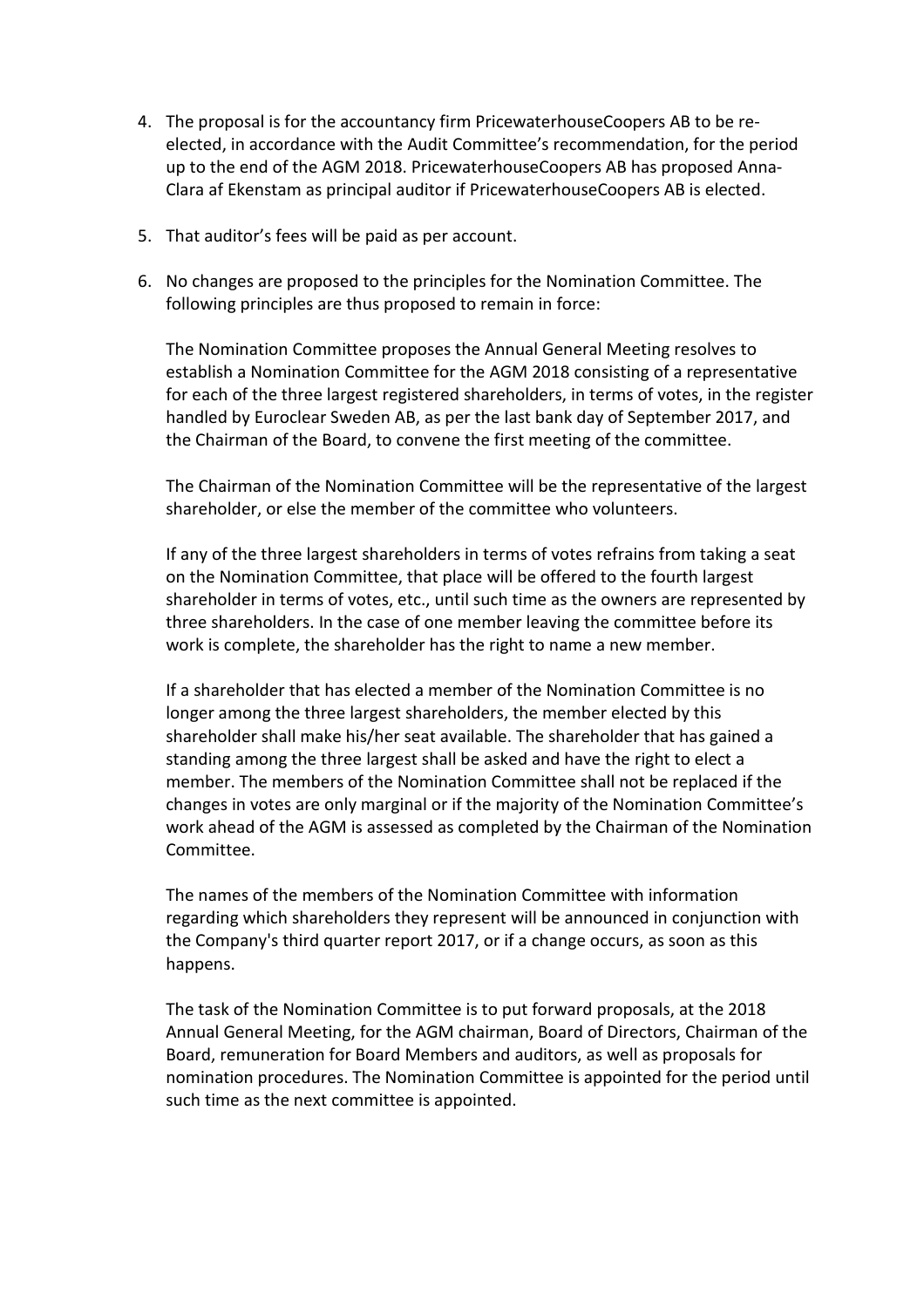No remuneration is paid to the members of the Nomination Committee. The Company shall recompense any costs that arise in connection with the Nomination Committee's work.

## The work of the Nomination Committee and justifications for its proposals

The Nomination Committee has in the process of drawing up proposals ahead of the AGM 2017 had three meetings at which minutes were kept. The Nomination Committee has also met with and interviewed each Board Member individually, as well as meeting with the CEO of Knowit to get a presentation of the Company. Through the Chairman of the Board, the Nomination Committee has received the results of a Board evaluation.

No suggestions have been received by the Nomination Committee from other shareholders.

The Board of Knowit has, since the AGM 2016, decided to instate an Audit Committee, and plans to instate a Remuneration Committee. The Nomination Committee feels it is justified to pay remuneration for the work performed in these committees. Given the increase in regulations, the work in the Audit Committee is believed to be more cumbersome than that of the Remuneration Committee, which is reflected in the proposal of the Nomination Committee.

Further, the Nomination Committee has analyzed the Board Members' remuneration in relation to other similar companies, as regards business field and size, and based on this proposes an increased remuneration.

The Nomination Committee's proposals mean that the remuneration to the Board, including to the committees, which have been assumed to consist of one Chairman and one Member, will be SEK 1,685,000 (SEK 1,535,000) in total.

The Nomination Committee proposes that the number of Board Members is decreased from seven to six, in order to further reinforce the conditions for efficient Board work. After twelve years as a Board member, Pekka Seitola does not want to be re-elected, and the Nomination Committee proposes no further changes to the Board composition.

It is the opinion of the Nomination Committee that the Board work in Knowit functions very well. The proposed Board is assessed to have a pertinent composition, where each Member can contribute with relevant experience and knowledge, considering the needs and challenges of the Company. The Nomination Committee considers the suggested Board to have the versatility and breadth in competence and experience required, considering the Company's operations, stage in development and other circumstances.

Information on the proposed Board Members can be found on the company website, www.knowit.se.

The Nomination Committee has, in its work, taken into account that an even gender balance is desired in the Board of the Company. The Nomination Committee has used rule 4.1 in the Swedish Code for Corporate Governance as a diversity guide in drawing up its proposal for